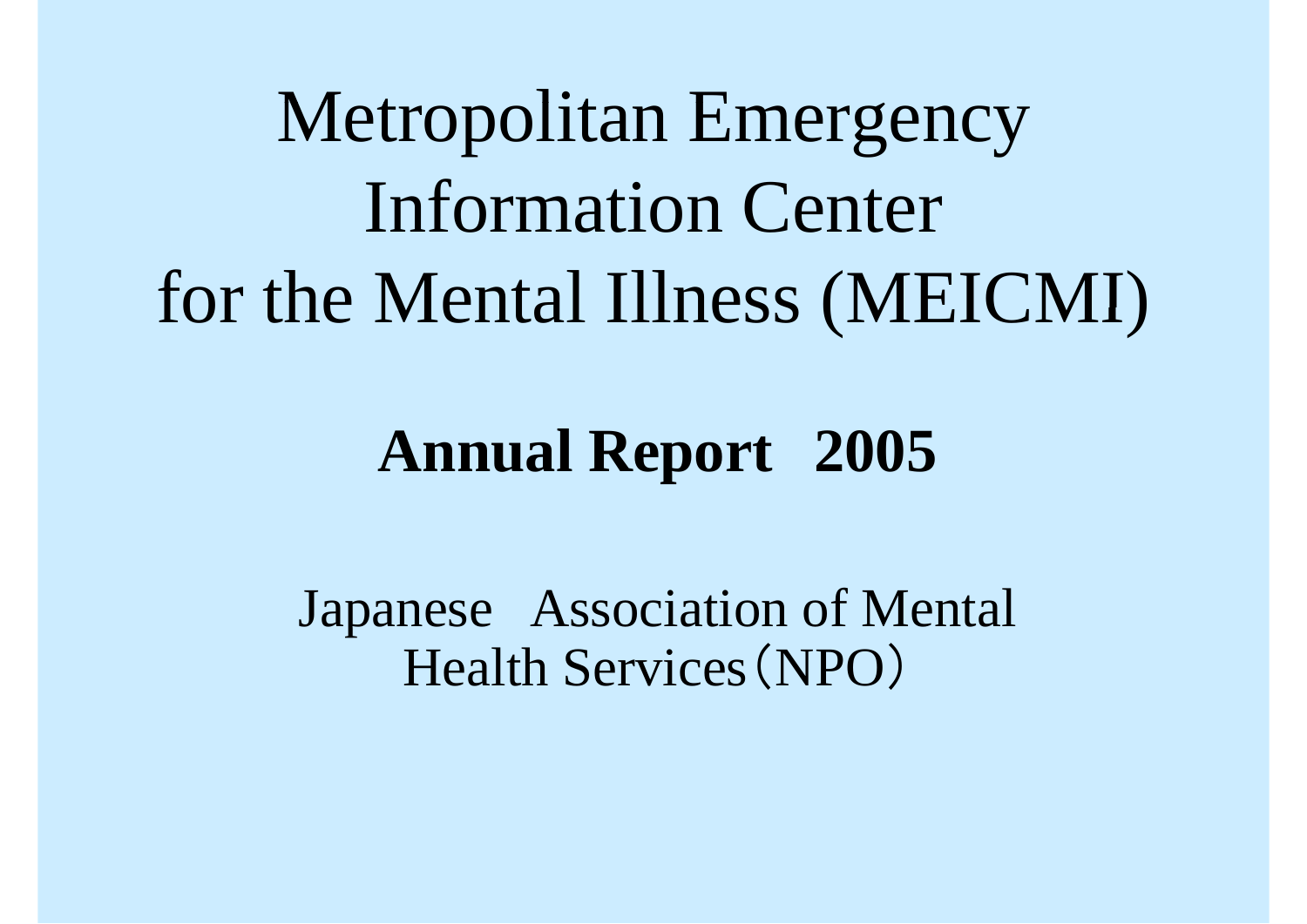# The results of 2005

|                                          | Apr | <b>May</b>     | Jun            | Jul            | Aug            | <b>Sep</b>   | Oct            | <b>Nov</b>     | <b>Dec</b>     | Jan | Feb            | <b>Mar</b>     | Total |
|------------------------------------------|-----|----------------|----------------|----------------|----------------|--------------|----------------|----------------|----------------|-----|----------------|----------------|-------|
| Number of phone calls                    | 938 | 1037           | 961            | 1206           | 945            | 1084         | 1034           | 902            | 1122           | 981 | 897            | 967            | 12074 |
| <b>Primary emergent</b>                  | 8   | 10             | 5 <sup>5</sup> | $5\phantom{.}$ | 2 <sup>1</sup> | 10           | 4              | 8              | 8              | 9   | 5 <sup>1</sup> | 3 <sup>1</sup> | 77    |
| Secondary emergent                       | 31  | 27             | 23             | 31             | 26             | 23           | 36             | 26             | 28             | 23  | 29             | 28             | 331   |
| <b>Psycho-somatically</b><br>complicated |     | $\overline{2}$ | 4              | $\mathbf{0}$   | 3 <sup>°</sup> | $\mathbf{3}$ | $\overline{2}$ | $\overline{2}$ | $\overline{2}$ |     |                | 0              | 21    |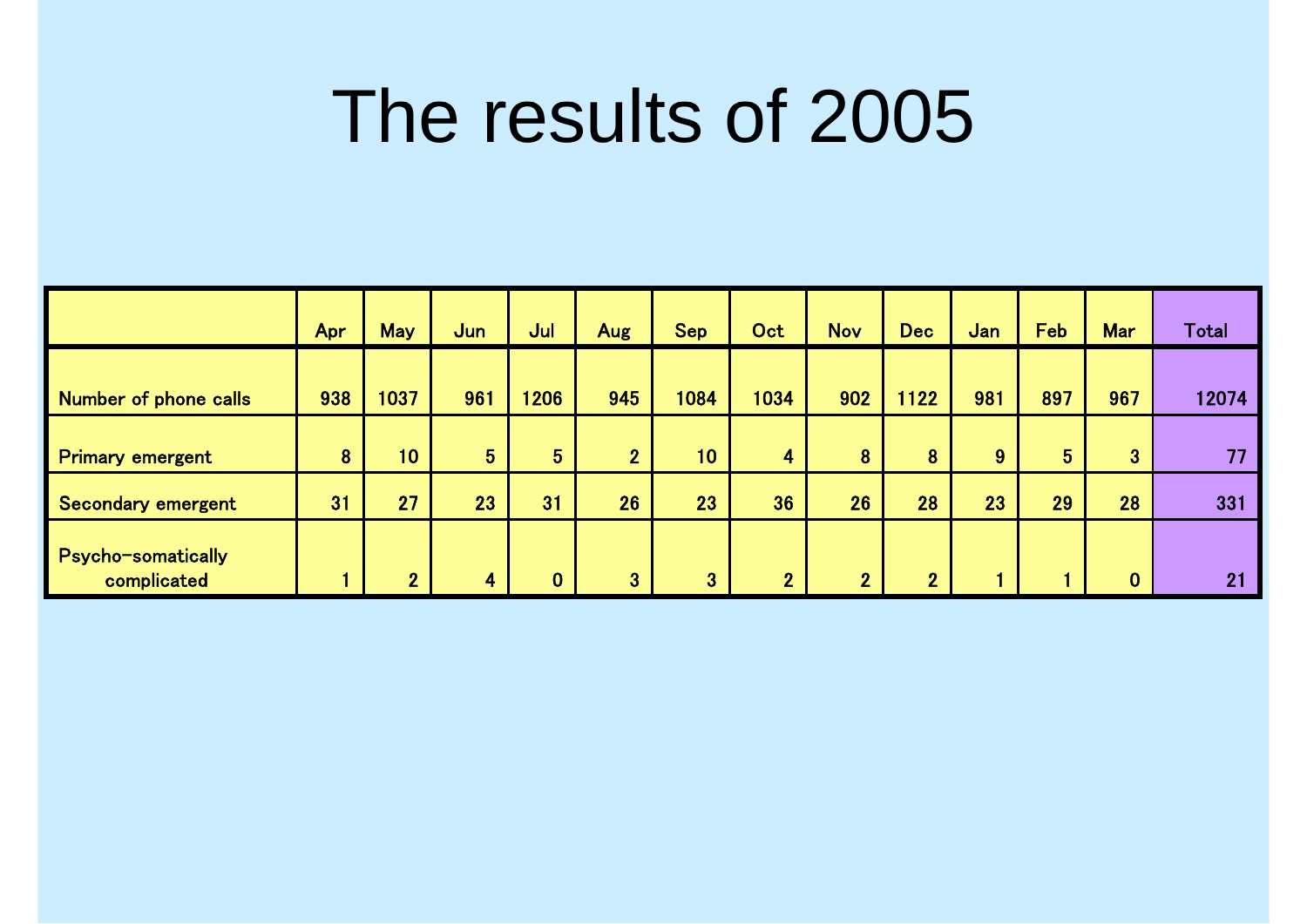## Numerical change in phone calls

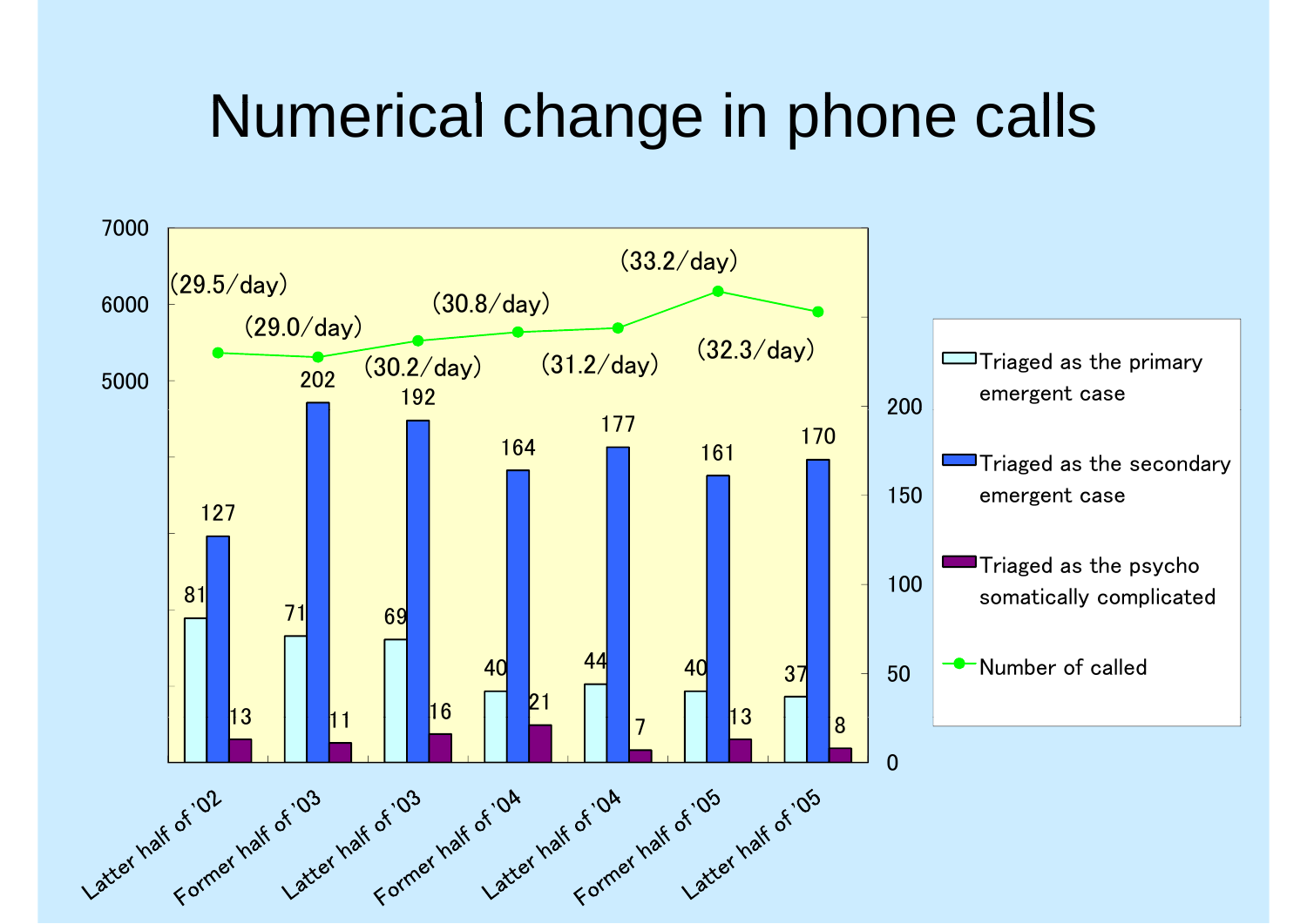### Change in the calls according to time

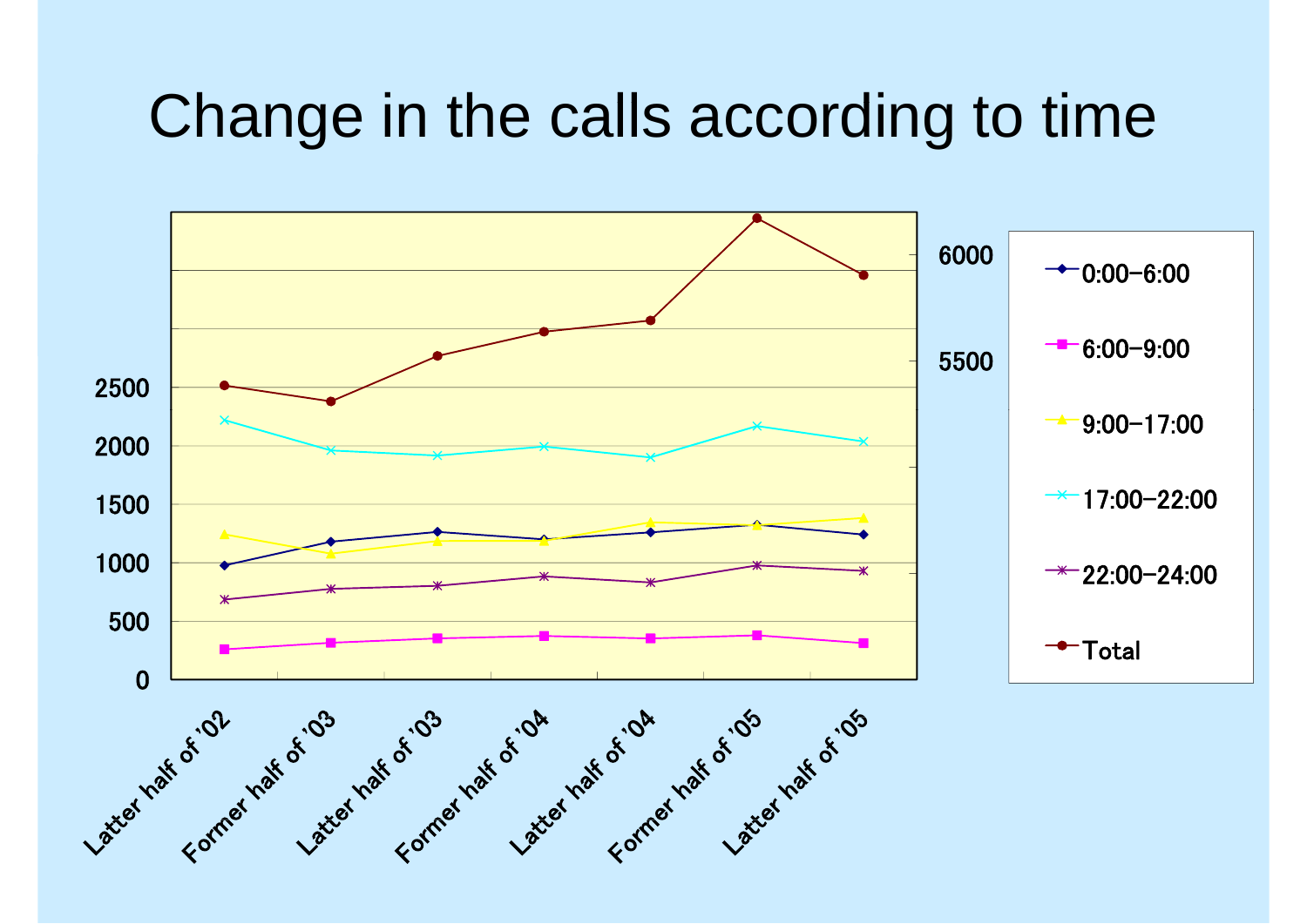# Change in Male/Female ratio

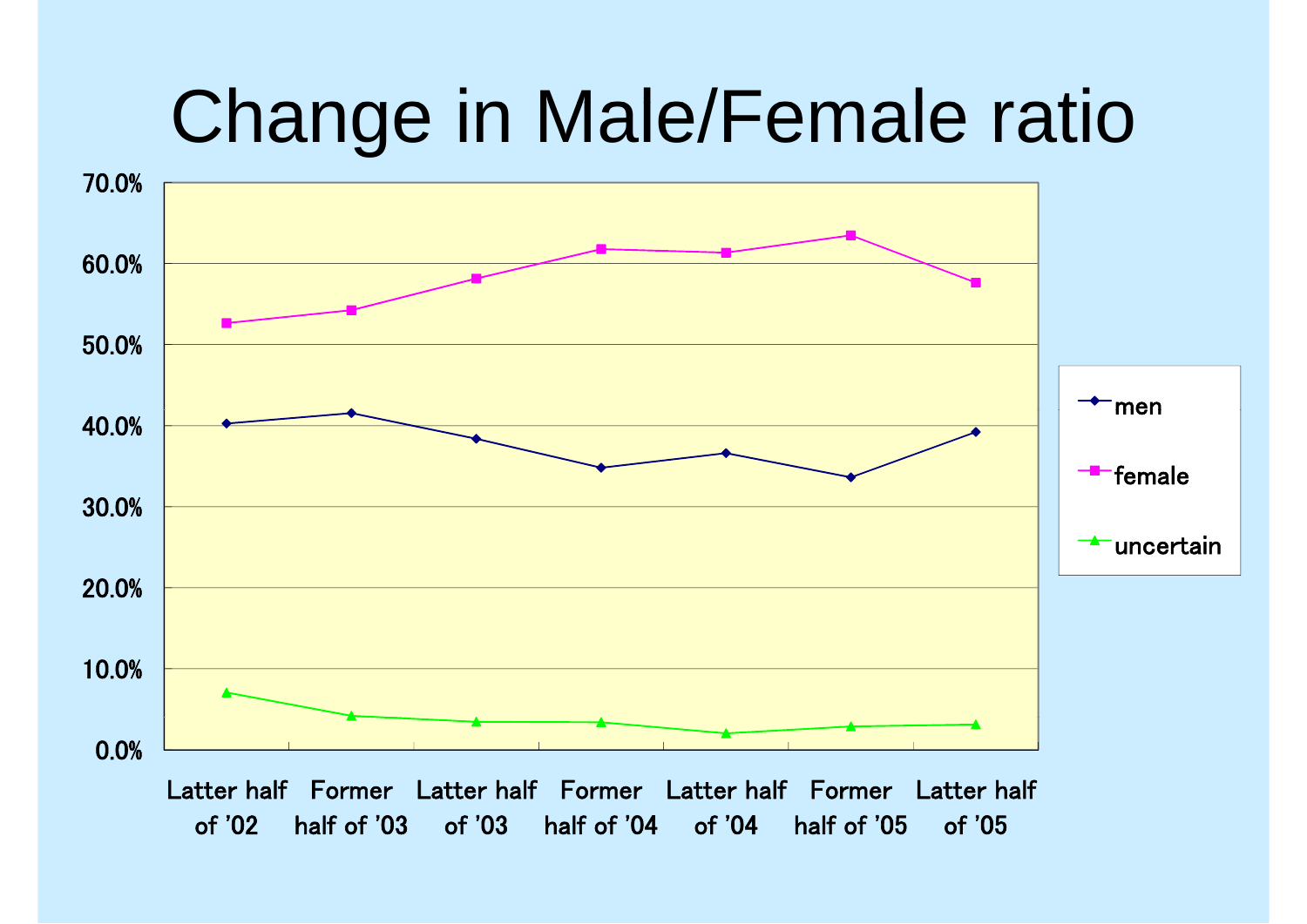## Distribution of Age of the patients

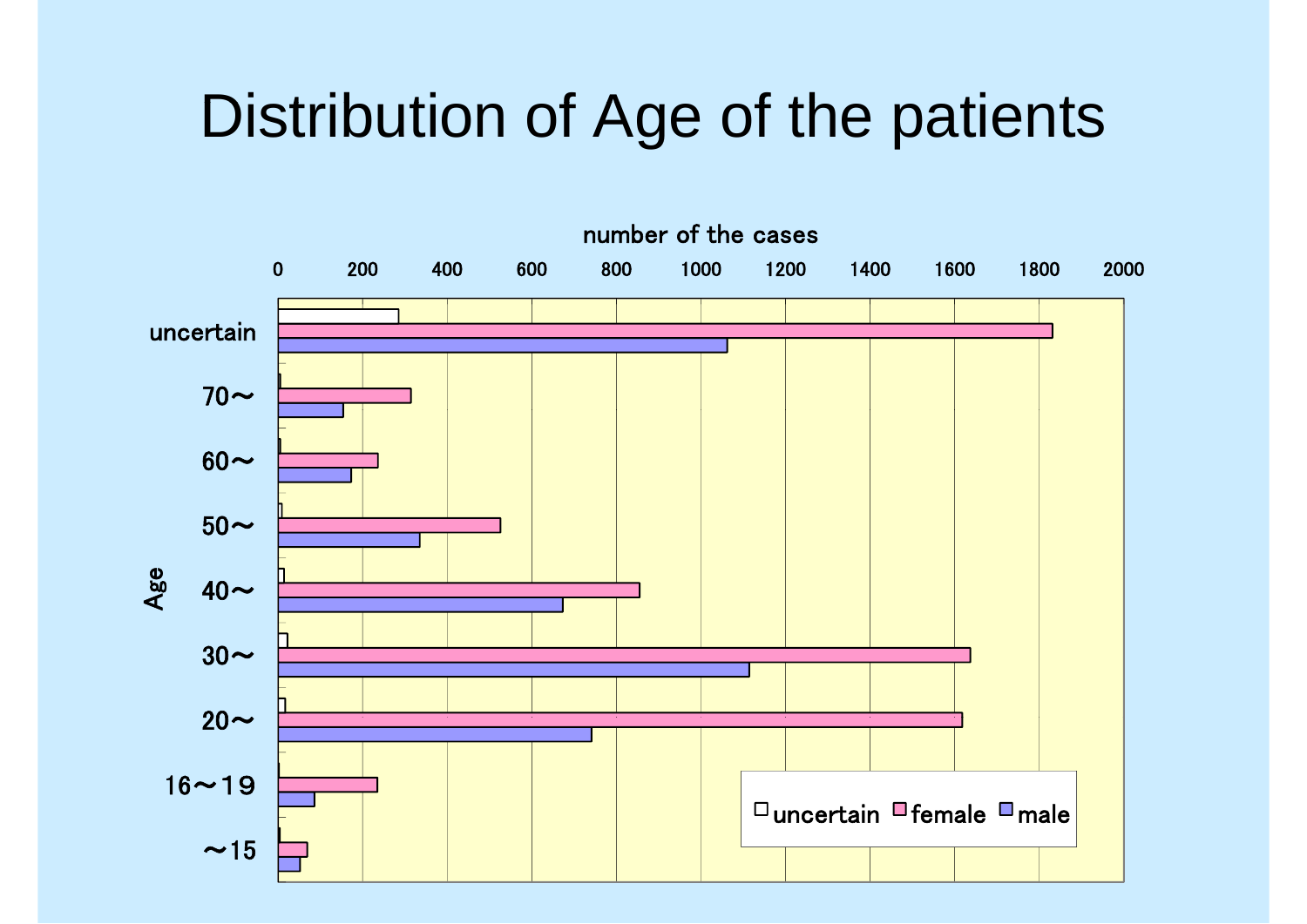### Who made the emergency call to MEICMI?



- $\Box$  Family member who lives with the patient
- $\blacksquare$  Family member who does not live with the patient
- $\blacksquare$  Family member uncertain about living with him/her
- Other acquaintance Other
- **Police**
- 
- Psychiatric institution (public)
- Psychiatric institution (private)
- **Physical institution (general hospital & clinic)**
- $\blacksquare$  Other public institution
- $\blacksquare$  Rehabilitation facilities
- $\blacksquare$  Institution for the welfare of the aged people
- $\Box$  Others
- $\Box$ Uncertain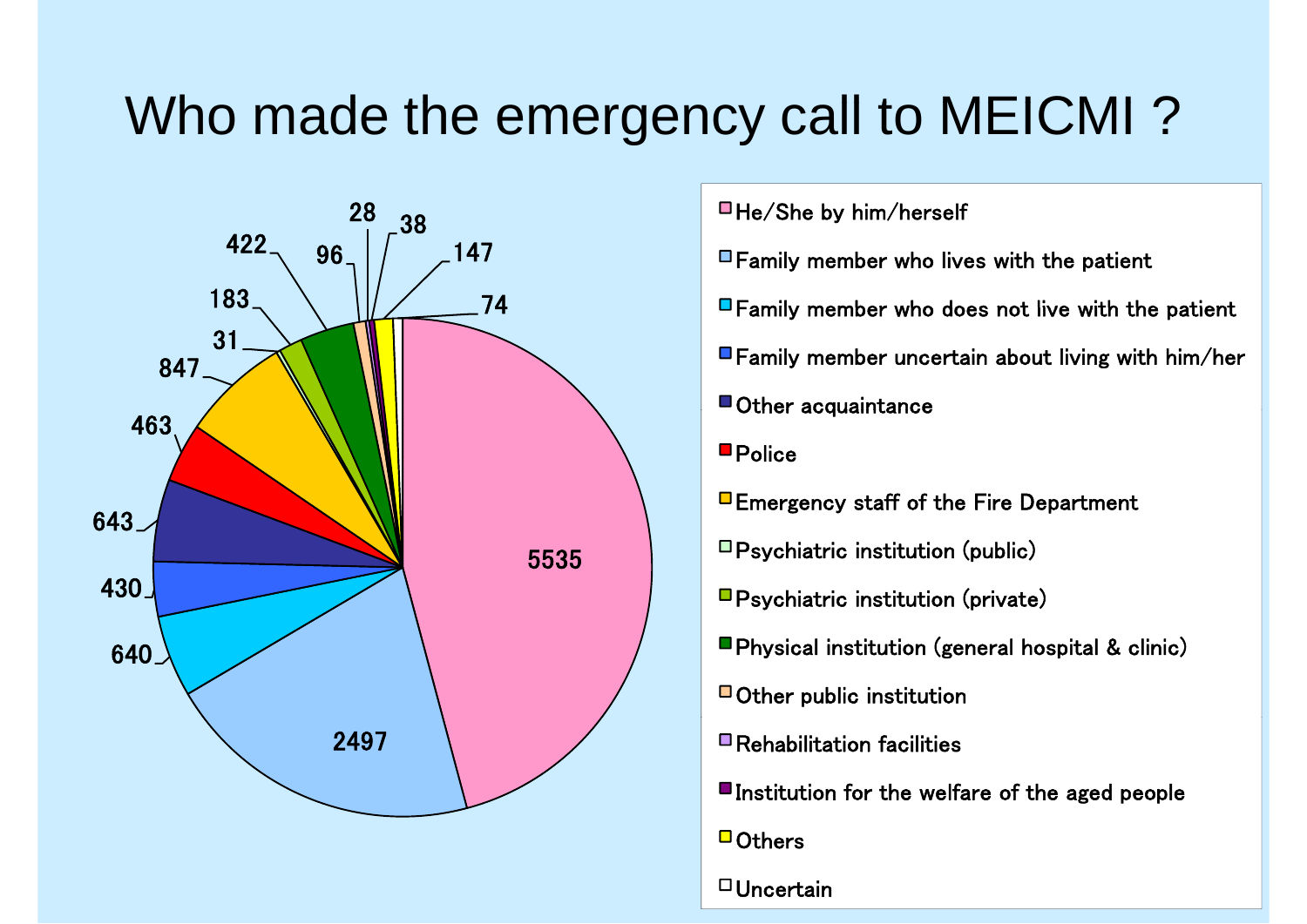# Where is the patient?



iin his/her own house

 $\blacksquare$ in his/her acquaintance house

 $\Box$  on the street

 $\Box$  In the ambulance car

■ Admitted to the physical hospital

■ Admitted to the mental hospital

 $\Box$  Out-patient of the physical hospital or clinic

 $\Box$  Out-patient of the mental hospital or clinic

 $\Box$  Others

 $\Box$  Uncertain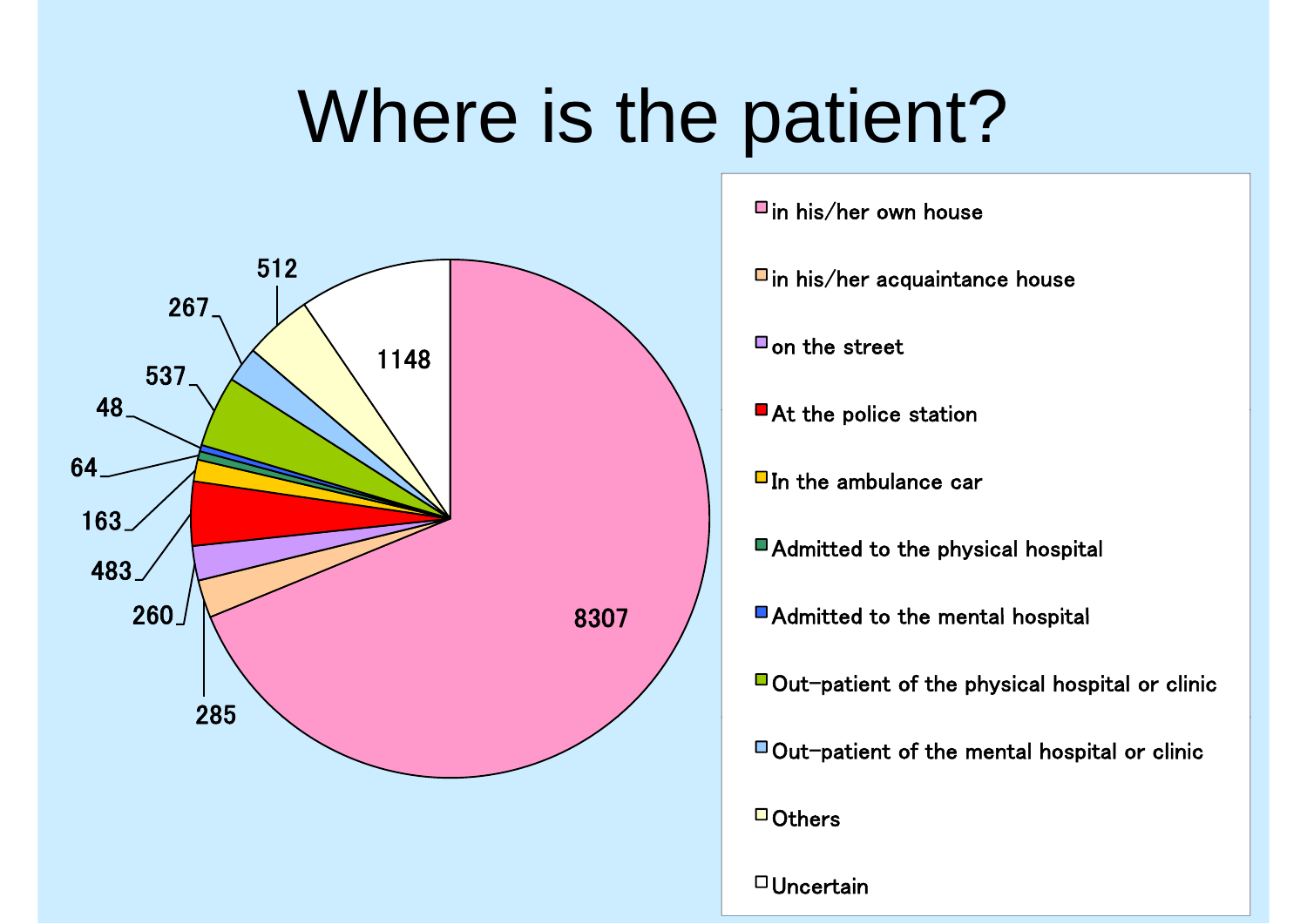#### History of treatment (out-patient) for mental illness





- being a out-patient of psychiatric hospital
- having been out -patients but not being out having been out-patients but not being<br>patient now
- having no history of treatment<br>uncertain

 $\Box$ uncertain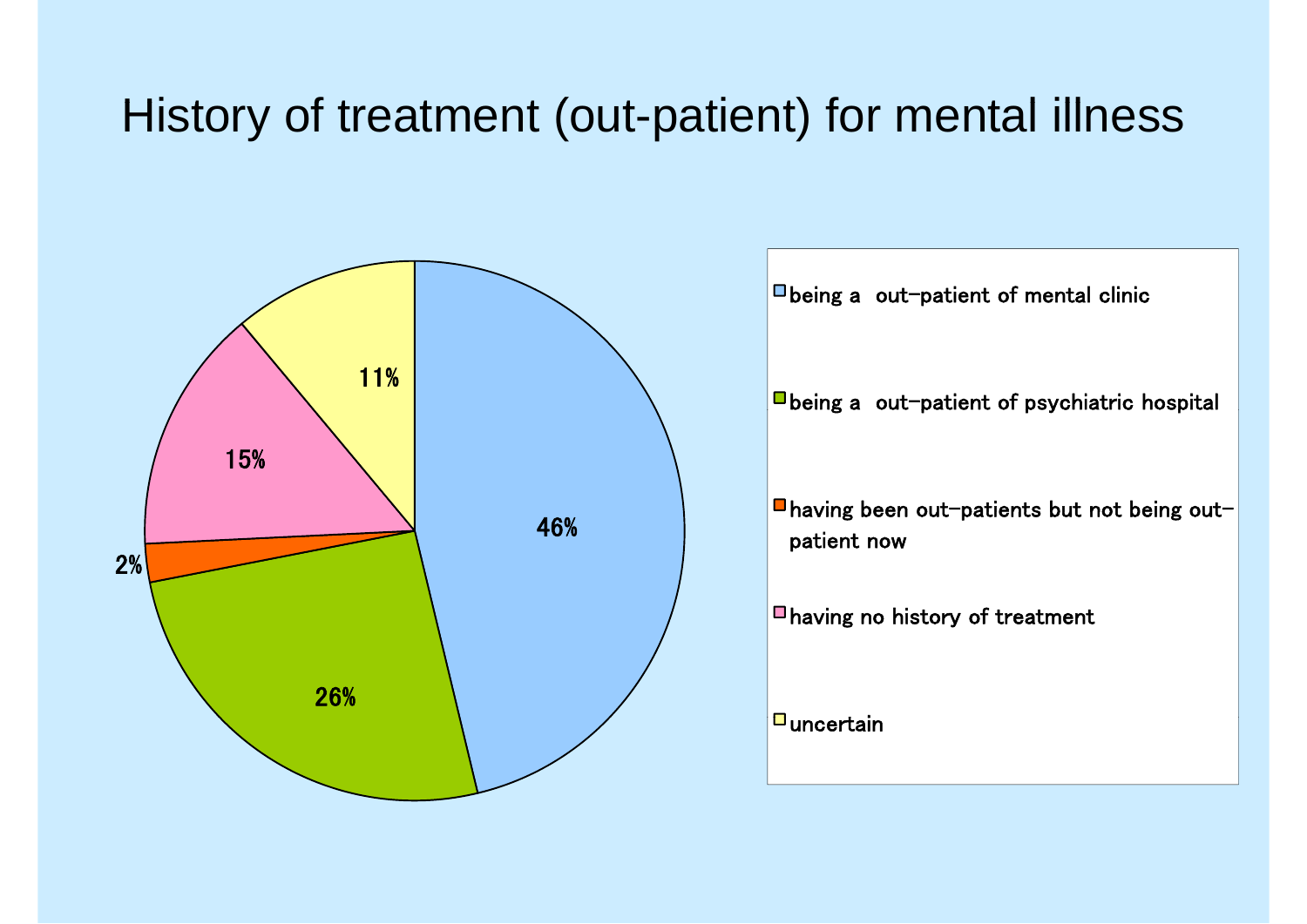## Major reason for phone call to MEICMI

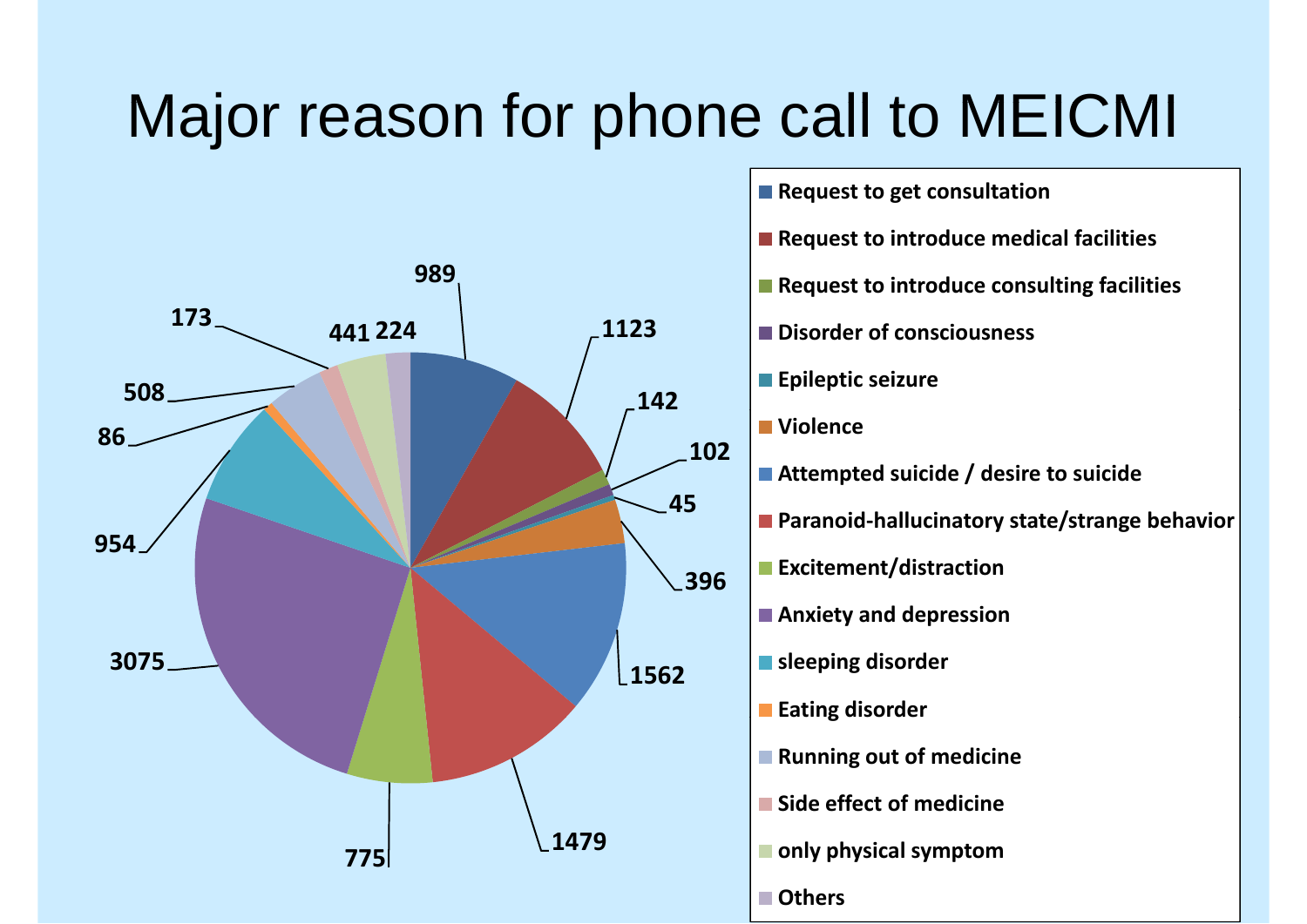## Change in major reason for phone call to MEICMI

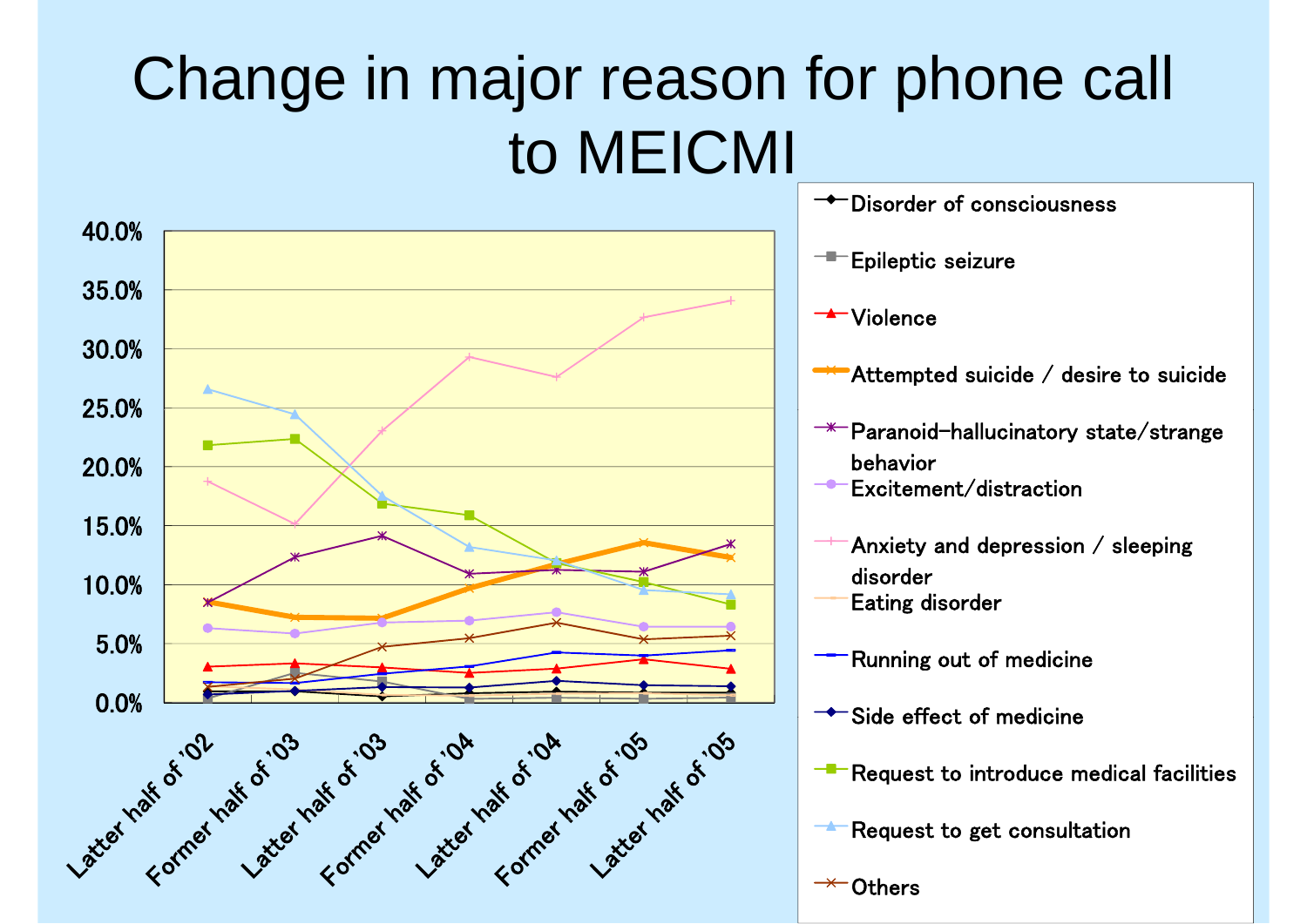## What MEICMI did fo rthe emergency Phone Calls

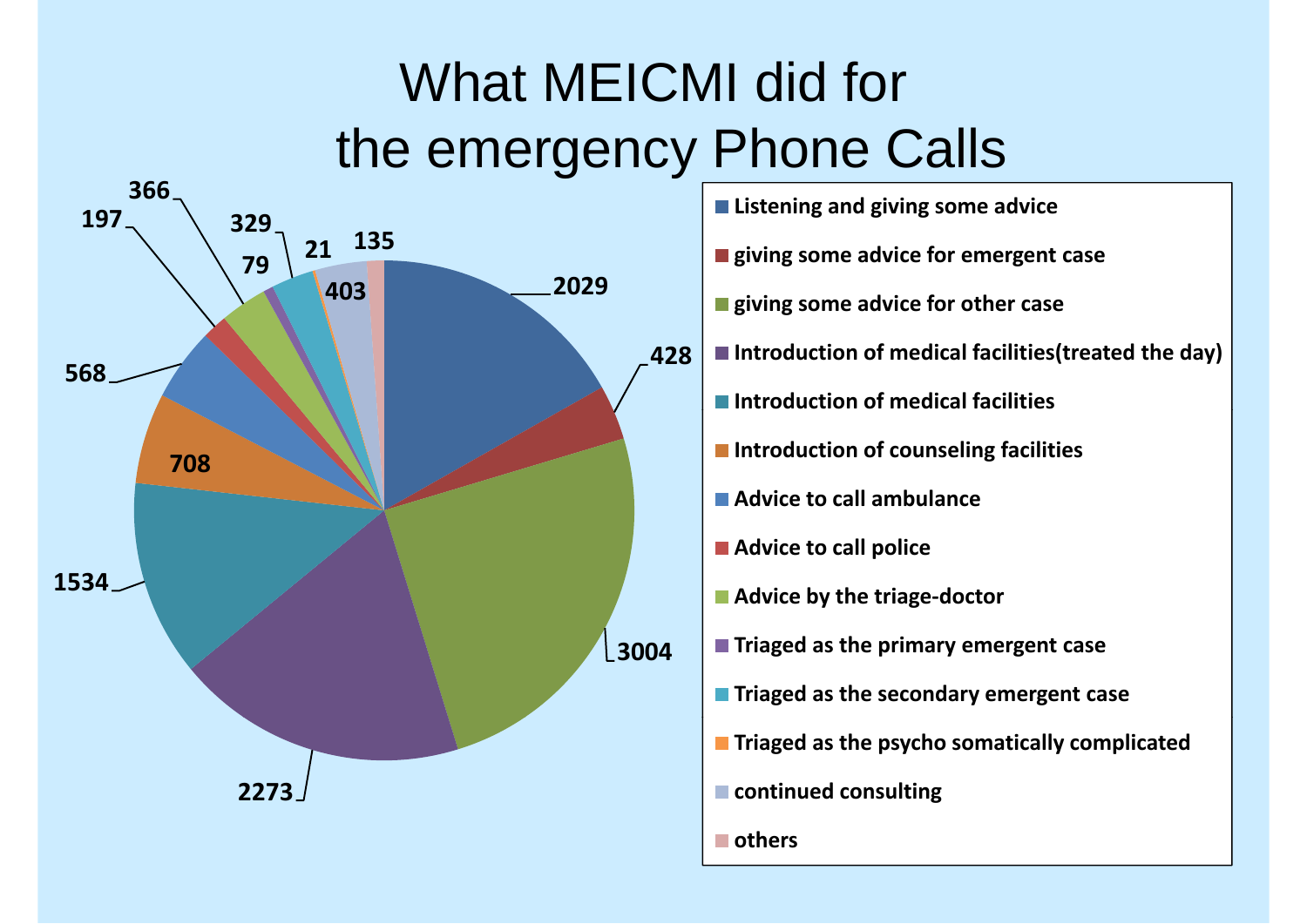## Change in what MEICMI did for the emergency Phone Calls

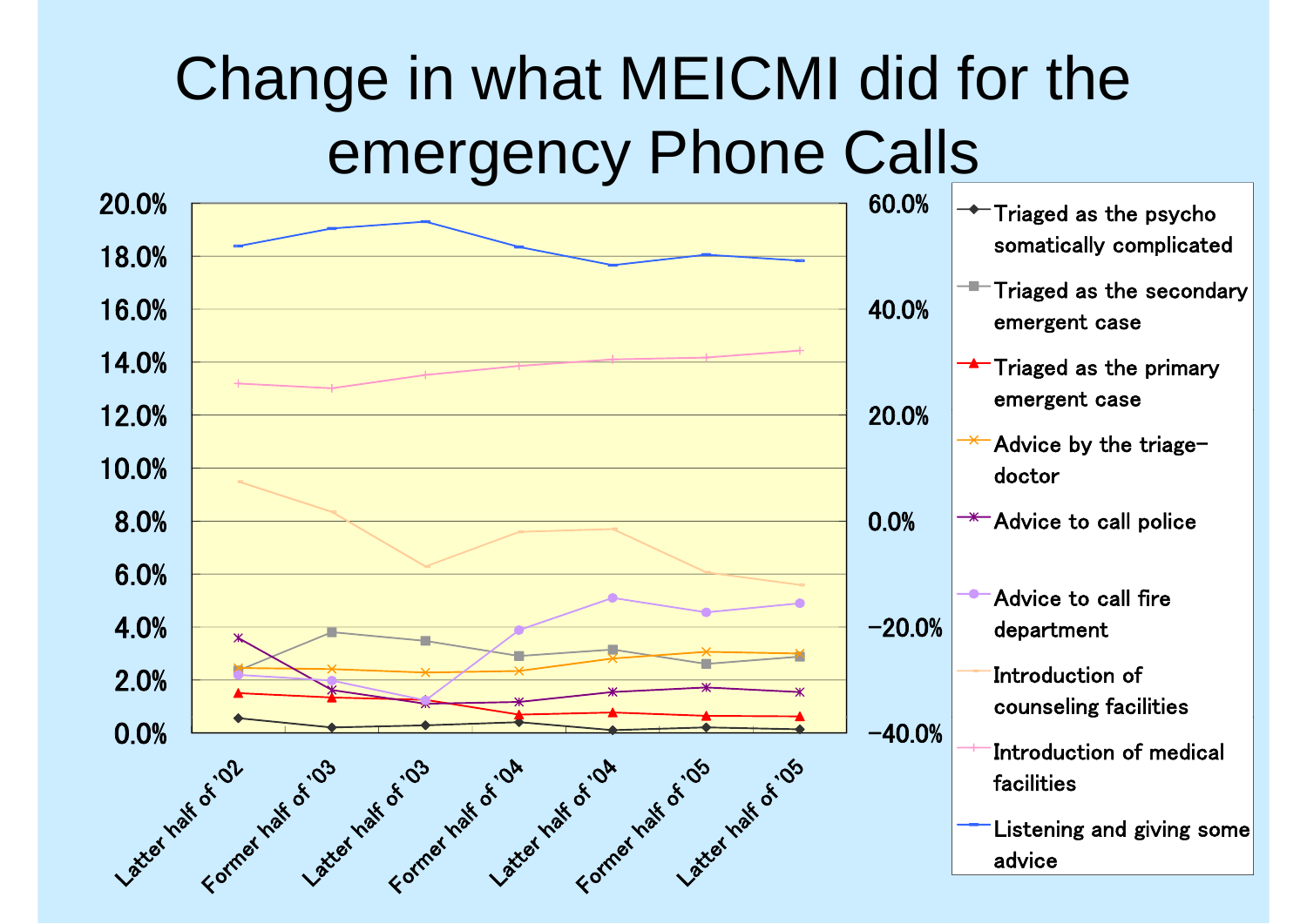What decision was made finally for the patient being triaged and brought to mental clinic, psychiatric hospital or facility for psychosomatically complicated

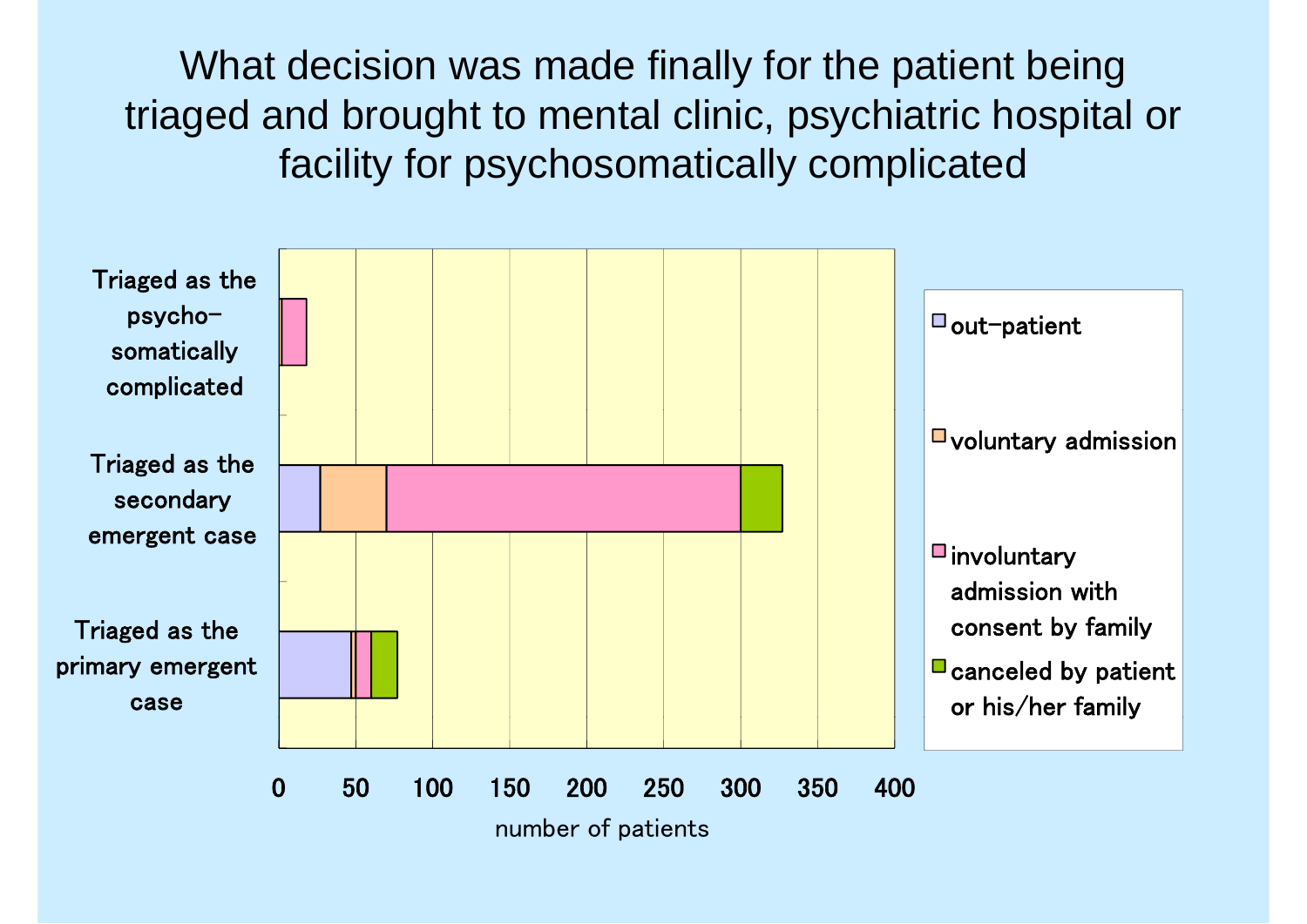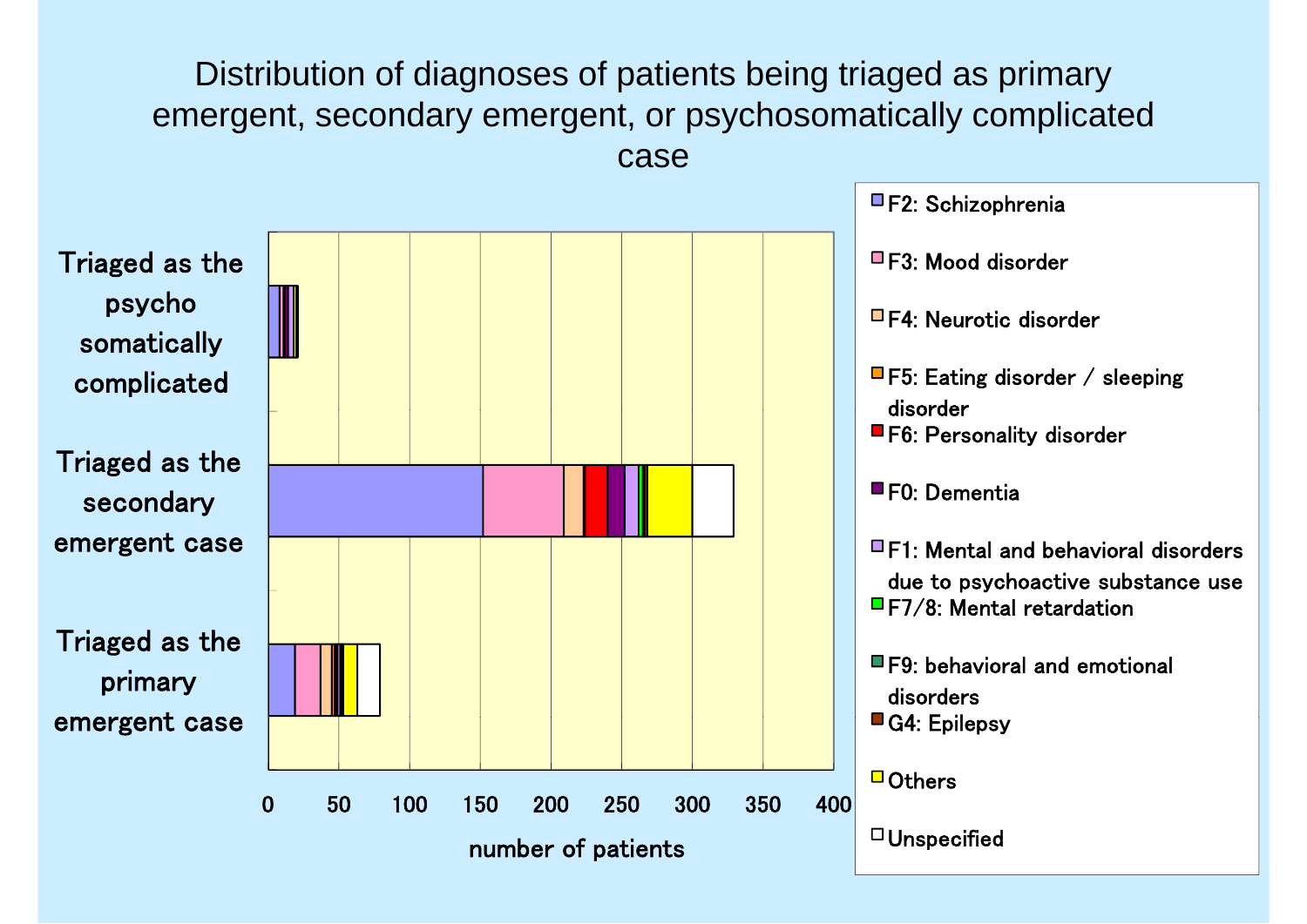# Measure of transportation



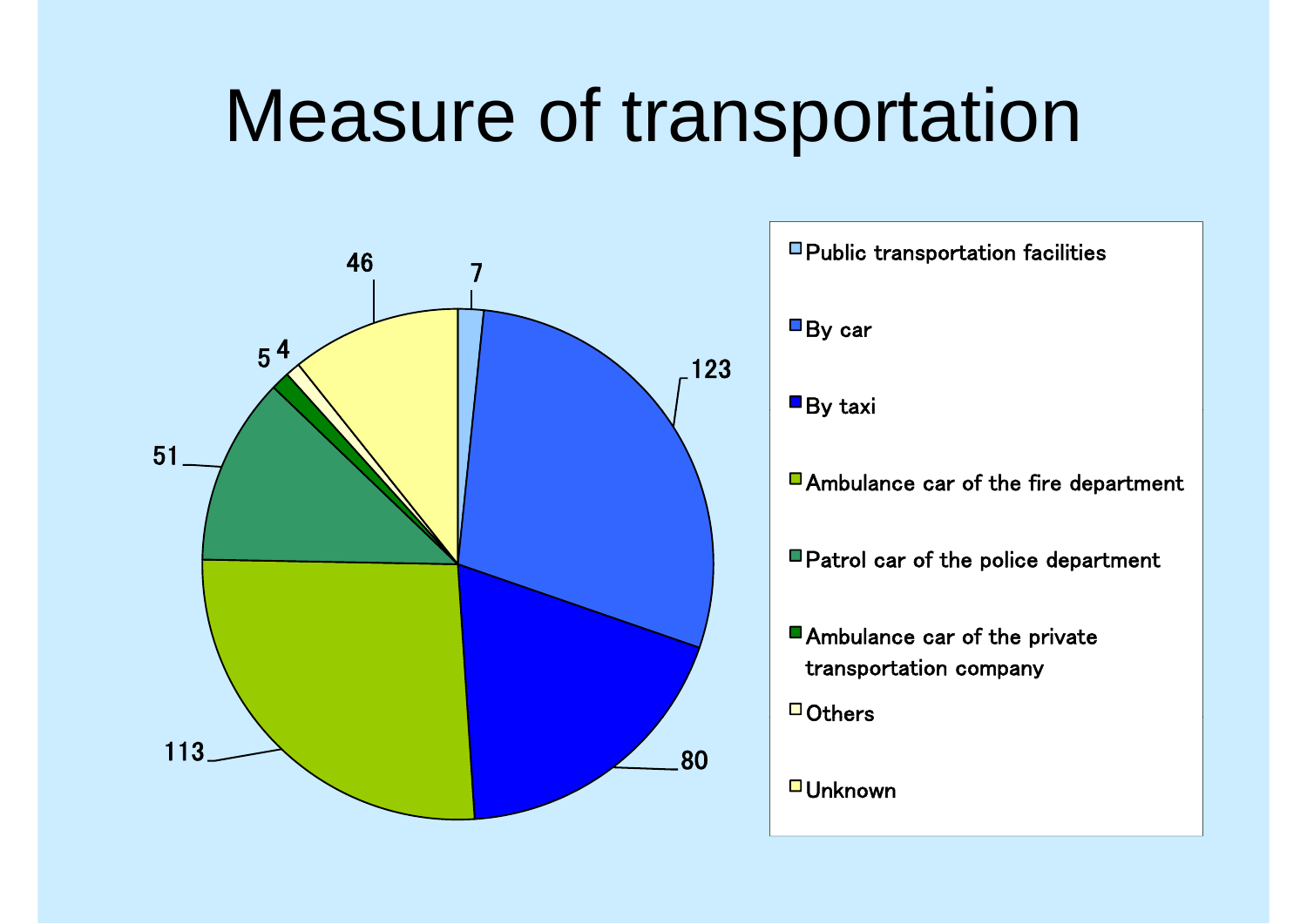#### Reason of not being referred to medical facilities



**no need of emergent treatment**

**to treat it the next day is better**

**refered to the somatical emergency**

- **high possiblity of hurting himself /herself or others because of mental disoder**
- **diorders due to psycho active substance use ‐**

**treated by institution not to be saved for emergency**

**patient refused p**

- **being not aggreed by the person responsible for protetion of the patient with mental disorder**
- **being not accompanied by the person responsible for protetion of the pati <sup>t</sup> en with ment l <sup>a</sup> di d sor er**
- **not having measures of transportation**

**not having medical insurance card**

**overtime for primary emergent case**

**no beds for secondary emergent case**

**b d f P h ti l no beds for Psycho‐somatical case**

**patient outside of Tokyo**

**patient did not exist p**

**others**